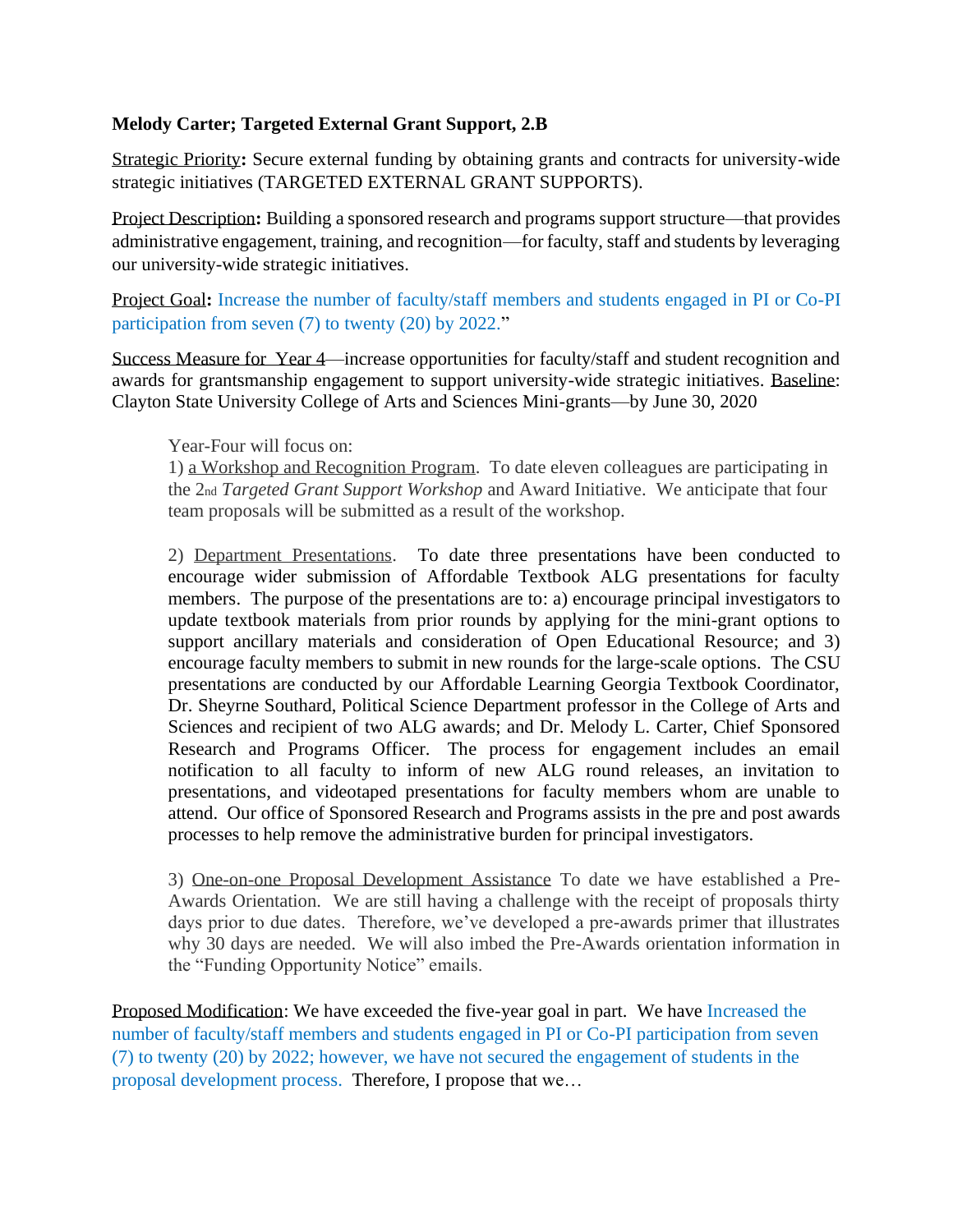- modify the 20-proposal submission by 2022 benchmark to an annual goal. Currently CSU has increased the proposal submission rate to 1 to 2 per month (from 1 every other month); and
- consider modifying the award workshop in a manner that will enhance student research participation.

To date for year-four, CSU has submitted thirteen proposals with a success of seven awards: three-federal (with indirect cost recovery); and four state awards.

Team Members: Winifred Nweke; Ceimone Strickland; Michelle Furlong, Rosetta Riddle, Terri Taylor-Hamrick; Pinar Gurkas, Chaogui Zhang, Jesse Zinn, Cass Parker, and Sheila Tenney